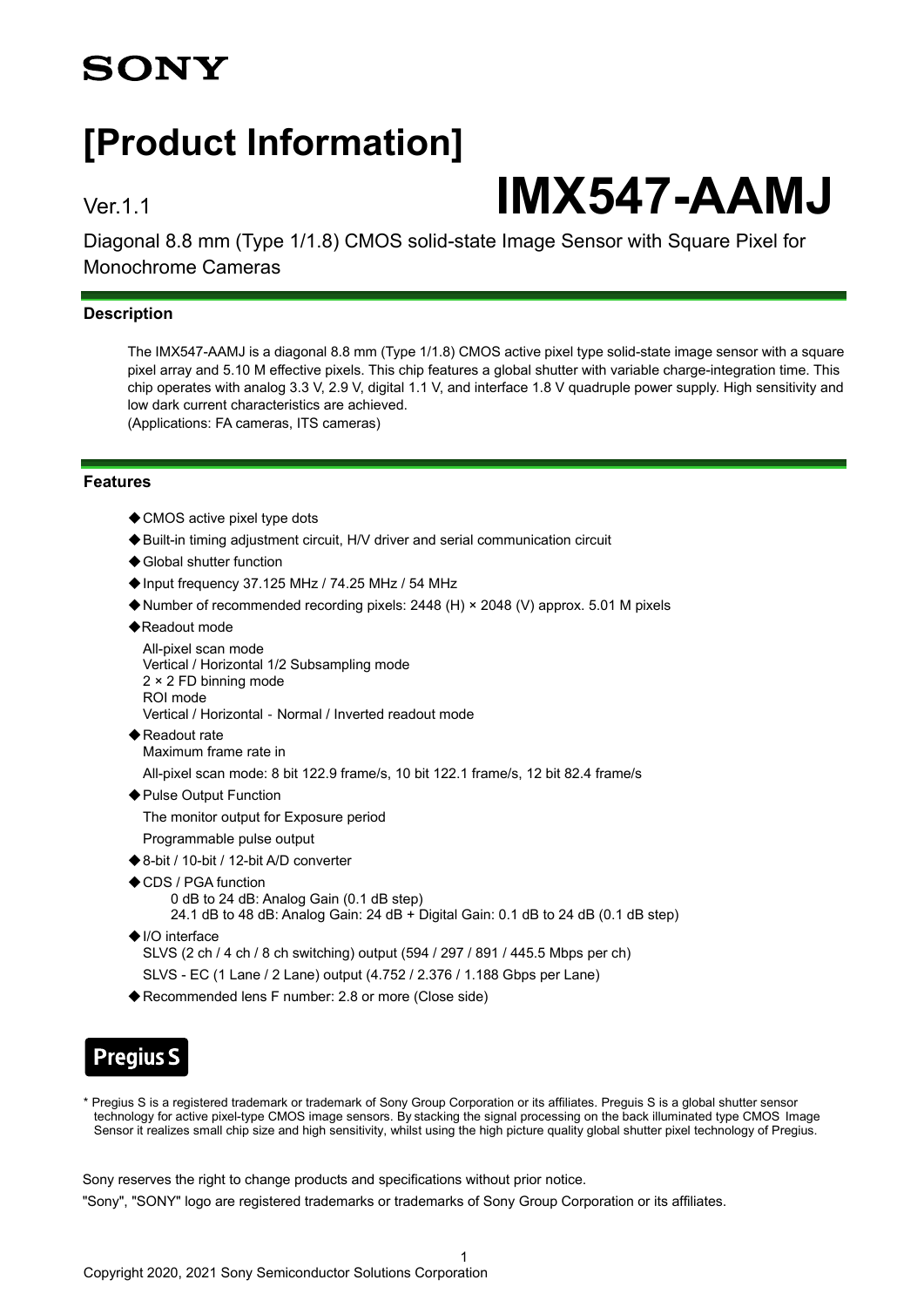### **Device Structure**

| ◆ CMOS image sensor                                                               |                                                              |                                  |  |  |
|-----------------------------------------------------------------------------------|--------------------------------------------------------------|----------------------------------|--|--|
| $\blacklozenge$ Image size                                                        | Diagonal 8.8 mm (Type 1/1.8) Approx. 5.10 M pixels All-pixel |                                  |  |  |
| ◆ Total number of pixels                                                          | 2472 (H) × 2128 (V)                                          | Approx. 5.26 M pixels            |  |  |
| ◆ Number of effective pixels                                                      | 2472 (H) $\times$ 2064 (V)                                   | Approx. 5.10 M pixels            |  |  |
| ♦ Number of active pixels                                                         | 2472 (H) $\times$ 2064 (V)                                   | Approx. 5.10 M pixels            |  |  |
| $\blacklozenge$ Number of recommended recording pixels 2448 (H) $\times$ 2048 (V) |                                                              | Approx. 5.01 M pixels All-pixel  |  |  |
| $\blacklozenge$ Unit cell size                                                    | 2.74 $\mu$ m (H) × 2.74 $\mu$ m (V)                          |                                  |  |  |
| ◆ Optical black                                                                   | Horizontal (H) direction: Front 0 pixel, rear 0 pixel        |                                  |  |  |
|                                                                                   | Vertical (V) direction: Front 64 pixels, rear 0 pixel        |                                  |  |  |
| $\biglozenge$ Package                                                             | 230 pin LGA                                                  | 20.0 mm (H) $\times$ 16.8 mm (V) |  |  |

## **Image Sensor Characteristics**

 $(Ti = 60 °C)$ 

| <b>Item</b>       |      | <b>Value</b>     | <b>Remarks</b> |
|-------------------|------|------------------|----------------|
| Sensitivity       | Тур. | 14510 Digit/lx/s |                |
| Saturation signal | Min. | 4094 Digit       |                |

## **Basic Drive Mode**

| <b>Drive mode</b>                        | <b>Recommended number</b><br>of recording pixels    | <b>Maximum frame rate</b><br>[frame/s] | <b>Output interface</b> | ADC [bit] |
|------------------------------------------|-----------------------------------------------------|----------------------------------------|-------------------------|-----------|
|                                          | 2448 (H) $\times$ 2048 (V)<br>approx. 5.01 M pixels | 122                                    | SLVS 8 ch               | 8         |
|                                          |                                                     | 122                                    | SLVS - EC 2 Lane        |           |
|                                          |                                                     | 108                                    | SLVS 8 ch               | 10        |
| All pixel                                |                                                     | 122                                    | SLVS - EC 2 Lane        |           |
|                                          |                                                     | 82                                     | SLVS 8 ch               |           |
|                                          |                                                     | 82                                     | SLVS - EC 2 Lane        | 12        |
|                                          | 1224 (H) × 1024 (V)<br>approx. 1.25 M pixels        | 404                                    | SLVS 8 ch               | 8         |
| Vertical / Horizontal<br>1/2 subsampling |                                                     | 436                                    | SLVS - EC 2 Lane        |           |
|                                          |                                                     | 341                                    | SLVS 8 ch               | 10        |
|                                          |                                                     | 418                                    | SLVS - EC 2 Lane        |           |
|                                          |                                                     | 296                                    | SLVS 8 ch               |           |
|                                          |                                                     | 302                                    | SLVS - EC 2 Lane        | 12        |
| $2 \times 2$ FD<br>binning mode          | 1224 (H) $\times$ 1024 (V)<br>approx. 1.25 M pixels | 404                                    | SLVS 8 ch               |           |
|                                          |                                                     | 436                                    | SLVS - EC 2 Lane        | 8         |
|                                          |                                                     | 341                                    | SLVS 8 ch               | 10        |
|                                          |                                                     | 418                                    | SLVS - EC 2 Lane        |           |
|                                          |                                                     | 296                                    | SLVS 8 ch               | 12        |
|                                          |                                                     | 302                                    | SLVS - EC 2 Lane        |           |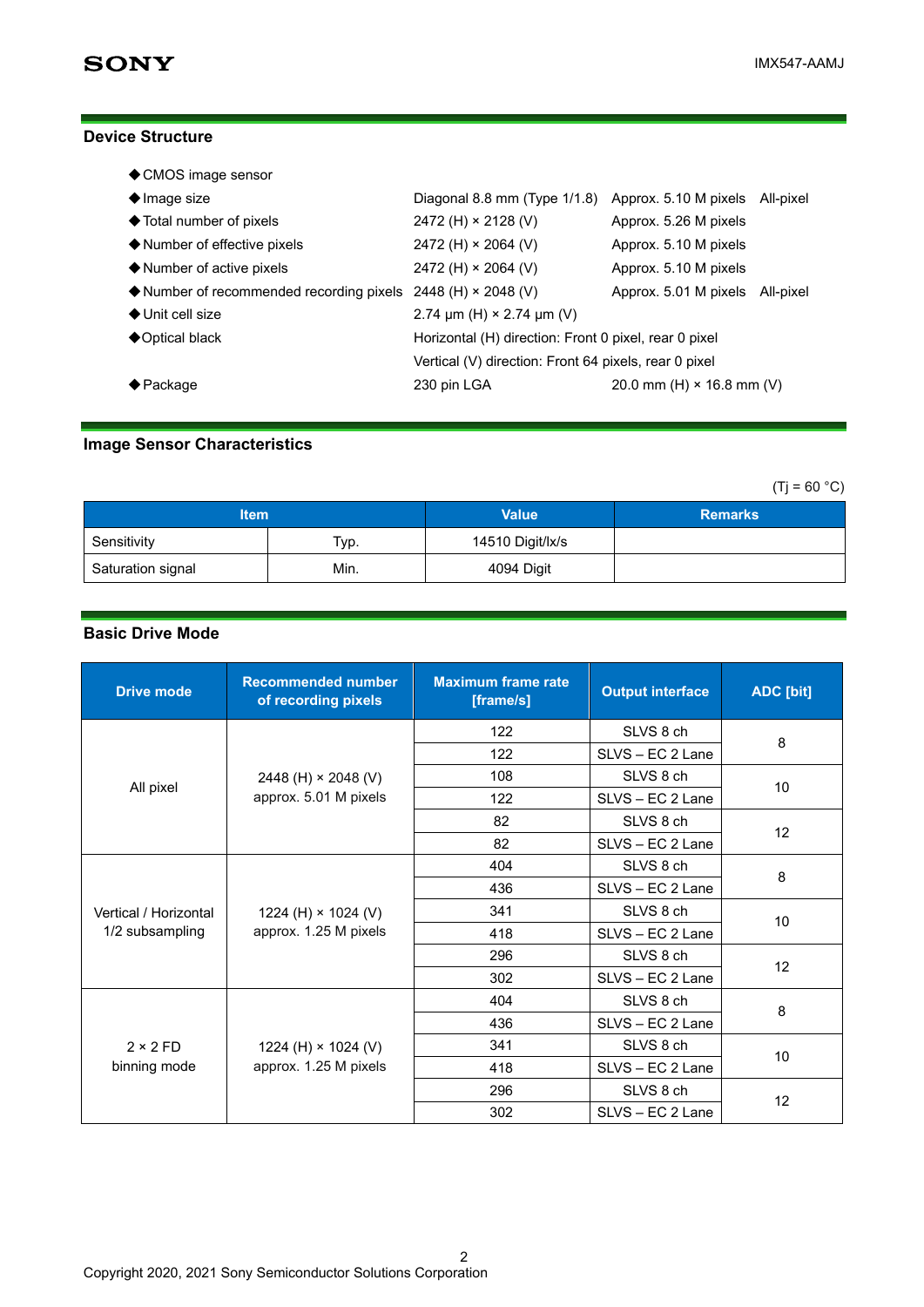## **SONY**

## **[Product Information]**

# Ver.1.1 **IMX547-AAQJ**

Diagonal 8.8 mm (Type 1/1.8) CMOS solid-state Image Sensor with Square Pixel for Color Cameras

## **Description**

The IMX547-AAQJ is a diagonal 8.8 mm (Type 1/1.8) CMOS active pixel type solid-state image sensor with a square pixel array and 5.10 M effective pixels. This chip features a global shutter with variable charge-integration time. This chip operates with analog 3.3 V, 2.9 V, digital 1.1 V, and interface 1.8 V quadruple power supply. High sensitivity and low dark current characteristics are achieved. (Applications: FA cameras, ITS cameras)

**Features**

- ◆ CMOS active pixel type dots
- ◆Built-in timing adjustment circuit, H/V driver and serial communication circuit
- ◆ Global shutter function
- ◆Input frequency 37.125 MHz / 74.25 MHz / 54 MHz
- ◆Number of recommended recording pixels: 2448 (H) × 2048 (V) approx. 5.01 M pixels
- ◆Readout mode

All-pixel scan mode Vertical / Horizontal 1/2 Subsampling mode ROI mode Vertical / Horizontal‐Normal / Inverted readout mode

◆ Readout rate Maximum frame rate in

All-pixel scan mode: 8 bit 122.9 frame/s, 10 bit 122.1 frame/s, 12 bit 82.4 frame/s

◆ Pulse Output Function

The monitor output for Exposure period

- Programmable pulse output
- ◆8-bit / 10-bit / 12-bit A/D converter
- ◆CDS / PGA function 0 dB to 24 dB: Analog Gain (0.1 dB step)
	- 24.1 dB to 48 dB: Analog Gain: 24 dB + Digital Gain: 0.1 dB to 24 dB (0.1 dB step)
- ◆I/O interface SLVS (2 ch / 4 ch / 8 ch switching) output (594 / 297 / 891 / 445.5 Mbps per ch) SLVS - EC (1 Lane / 2 Lane) output (4.752 / 2.376 / 1.188 Gbps per Lane)
- ◆Recommended lens F number: 2.8 or more (Close side)

## **Pregius S**

\* Pregius S is a registered trademark or trademark of Sony Group Corporation or its affiliates. Preguis S is a global shutter sensor technology for active pixel-type CMOS image sensors. By stacking the signal processing on the back illuminated type CMOS Image Sensor it realizes small chip size and high sensitivity, whilst using the high picture quality global shutter pixel technology of Pregius.

Sony reserves the right to change products and specifications without prior notice.

"Sony", "SONY" logo are registered trademarks or trademarks of Sony Group Corporation or its affiliates.